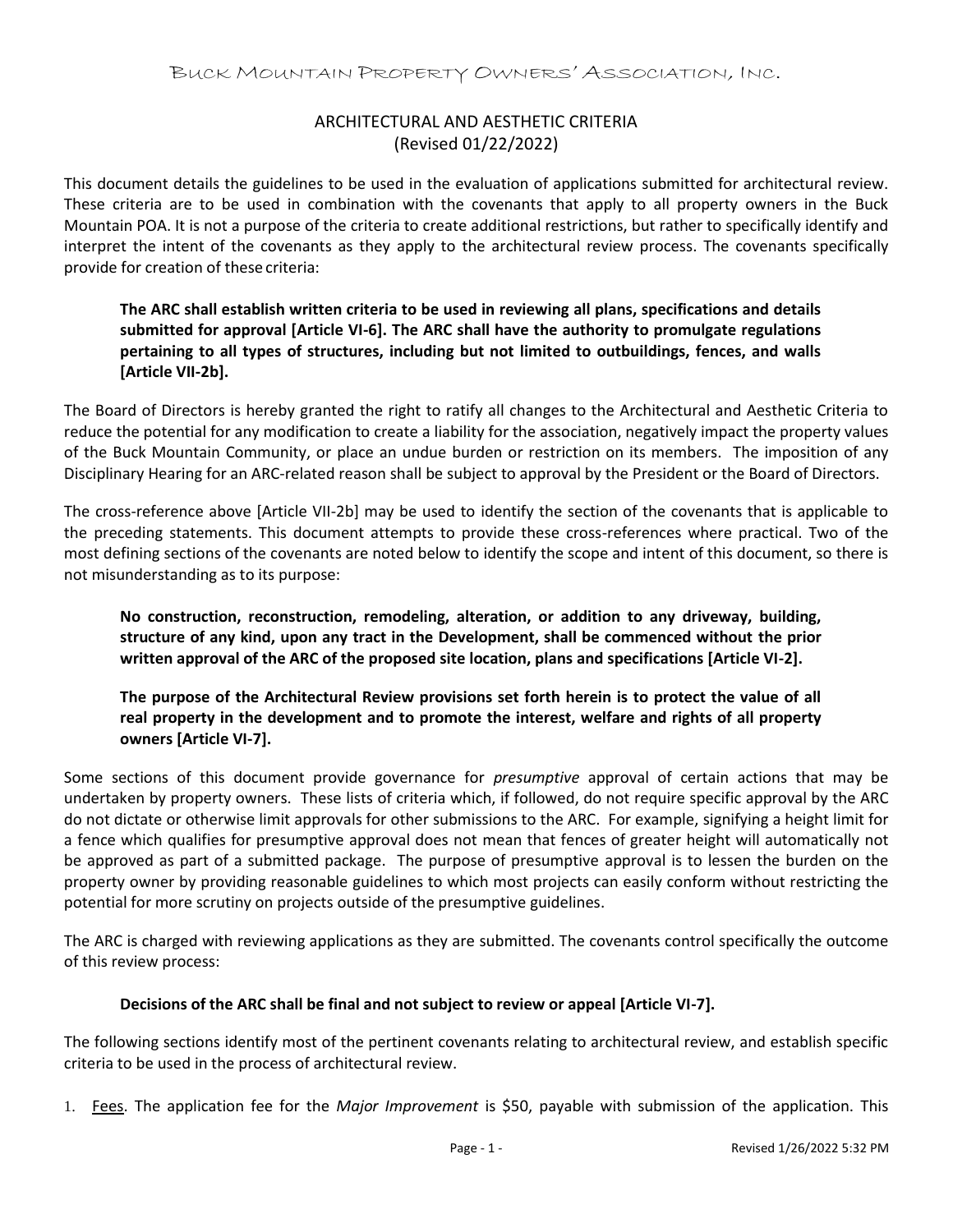application is intended to cover the construction of a residence. *Minor Improvement* applications are free, and are intended to cover additional projects such as outbuildings and fences. All fees are non-refundable and are intended to reduce the cost of acquiring, communicating, evaluating and storing information related to the application and permit process [Article VI-4]. Failure to file a *Major Improvement* application with the ARC for review before beginning construction activity (including excavation of foundation) shall result in assessment of a penalty in the amount of \$25 per day for each day an application remains not filed.

Required Information. Accompanying an application should be the documentation that will enable the ARC to approve the project. One set of plans and specifications are required for construction projects, including an identification of the materials and color schemes that will be used on the exterior. Actual colored samples of the exterior siding, soffit, and roofing materials are required as part of the application, along with exterior drawings of sufficient detail as to make a determination of compliance with these criteria. A plot plan showing the proposed building, driveway or camper location on the tract is required, and should identify all road and utility easements relating to the property [Article VI-3]. The burden of proof of project conformance to the architectural and aesthetic criteria rests with the property owner. The ARC may request any additional information that is deemed useful in evaluating the project. Any submission that does not contain all of the required and requested information shall be deemed incomplete (with or without notice), and shall not be considered an application for approval until all required and requested information has been received by the ARC. All materials submitted for review will be retained by the ARC.

**Construction must not begin until approval is granted. Driveway must be approved by the ARC prior to any other construction activity. Cost of culverts, installation and required drainage is the responsibility of the property owner.** 

**Approval of the project by the Architectural Review Committee is contingent upon the project being constructed as indicated in the specifications and drawings submitted for review. The property owner must notify the ARC of any change in the submitted plans affecting exterior appearance or other reviewed criteria, and understand that any such change must be approved by the ARC before construction of the change is undertaken. If any change is implemented without approval, and the change is ultimately deemed to not conform to the then current architectural guidelines established by the ARC, that the Property Owner shall be responsible for all costs to tear down the structure or to bring it into compliance.** 

- 2. Location on Lot. All residences and buildings shall be located subject to right-of-ways, easements and set-back restrictions. Typically in Buck Mountain, lots are subject to a 50' main road easement (30' or 45' is typical for side roads) with a 30' front setback restriction and a 25' side and rear setback. This would mean that no building could be constructed within 55 feet of the center of the main road. To ensure that appropriate easements and setbacks are maintained, a plot plan showing all easements and location of buildings and driveways must be provided as part of the application process. The ARC will work with homeowners that are not able to meet setback restrictions because of lot conditions or required location of septic systems and wells to identify resolutions to these problems. Approval of all applications are contingent on the property owner providing sufficient proof to the ARC that the proposed county mandated setbacks have been met. The ARC reserves the right to require a certified survey as part of the approval process if there appears to be any question on the proposed construction site meeting setback conditions.
- 3. Building Codes and Prefabricated Structures. All residences and outbuildings must meet state and local building codes. Buildings or structures meeting only HUD codes, such as mobile homes, are not acceptable. Modular homes or other prefabricated structures that are delivered on a permanent frame with attached wheels are not permissible, even if the hitch and wheels are removed prior to occupancy. Buildings assembled on-site from SIPS (structural insulated panels) are permitted provided such structures meet state and local building codes. The property owner must continuously maintain a valid building permit issued by the Wilkes County Building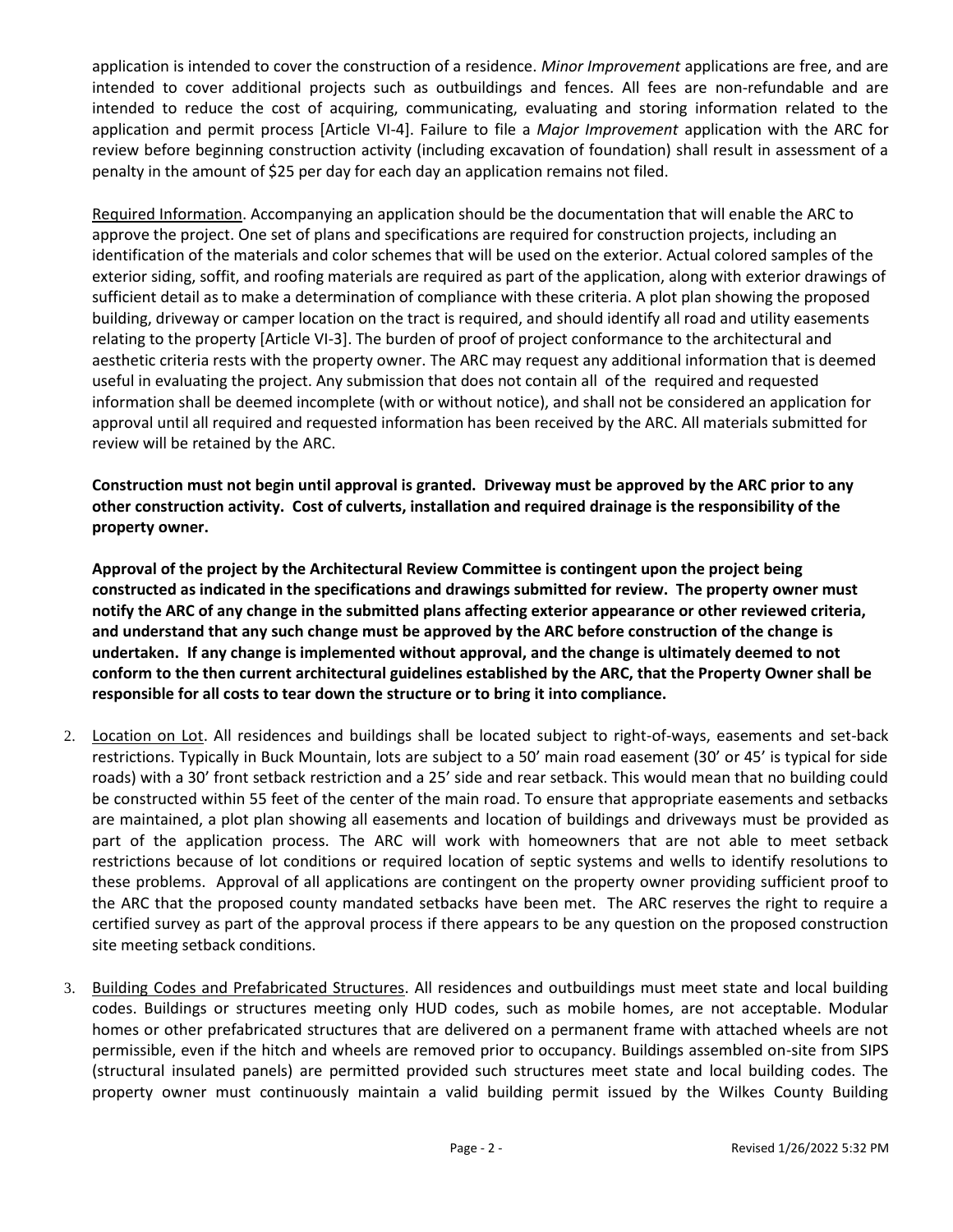Inspections department, and display such permit on the construction site at all times. The owner must notify the ARC of any change in status relating to the building permit. Human waste disposal facilities acceptable to the Department of Health must be maintained on the construction site during the entire term of construction. As a contingency for approval, prior to final inspection by the ARC, a copy of any required building permit or certificate of occupancy must be made available to the ARC. The ARC may also request and receive copies of any related project engineered drawings relating to the site or structures.

Approval of all applications involving residential structures are contingent on the property owner obtaining a well and septic permit from Wilkes County within 45 days of application approval, and a building permit from Wilkes County within 90 days of application approval. Construction of the foundation must begin within 6 months of issuance of building permit, or re-approval subject to the then current criteria is required.

- 4. Residential Use. No tract shall be occupied or used except for residential purposes. No structure shall be erected, placed or permitted to remain on any tract other than one detached, single-family residence dwelling and such outbuildings as are usually accessory to a single-family residence, including a private garage or barn facility [Article VII-1]. No commercial structure of any type shall be placed upon or constructed in the development.
- 5. Current Status of Member. No application will be accepted from any member who is not current on POA dues, or has had POA privileges suspended for violation of published rules and regulations [Article IV-5]
- 6. Timeline for Approval. The ARC has up to 30 days to review a submitted application. It is the intention of the ARC to meet at least once per month to review all applications [Article VI-4].
- 7. Suited to Mountain Environment. All structures must be suited to the terrain and surrounding areas, and be consistent in appearance with that which is typically found in a mountain environment.
- 8. Materials. All structures constructed or placed on any tract shall be built of substantially new materials and no used structures shall be relocated or placed on any tract [Article VII-3.a]. No building shall have exposed concrete or cinder block on its exterior unless covered with a wood, stone, stucco or other acceptable material that provides a finished appearance. Poured or pre-fabricated concrete surfaces are acceptable if their unfinished surface is similar to a textured stucco treatment. Horizontal vinyl lap siding such as that typically found on tract or mobile homes shall be highly discouraged and any exceptions would be handled on a case-by-case basis. Rigid vertical or shake siding made of vinyl or similar composite materials may be used on structures if it is of a thickness, aesthetic appearance and durability suitable to the ARC and meets all other criteria herein.
- 9. Color. All materials used in construction which are visible from the exterior, including siding, soffits, eaves, gutters, roofing, trim, doors, windows, fences, gates, retaining walls, etc., will be subject to color control. All colors shall be aesthetically compatible with a wooded environment or be of a suitable earth tone. Painted exteriors in bright colors such as white, blue, yellow, or red will generally not be acceptable. The ARC reserves the right to require actual material samples of the above components as part of the application approval process, and the application shall not be considered as complete unless and until submitted with such samples.
- 10. Trim. The exterior of all structures shall be trimmed appropriately so as to provide a pleasant and finished appearance. For example, stained or painted exterior plywood without battens or other reasonable level of trim would not be an acceptable siding for a residential structure.
- 11. Roof Slope of Residential Structures. All residences must have a roof design that is pleasing in appearance and does not appear to resemble that of a manufactured home. As a guideline, a section of the roof not covering a porch, stoop or dormer, and representing at least 25% of the entire roof surface area, must be constructed with a pitch of at least 8:12. (This is meant to include most gull-wing, gambrel and salt-box roof designs in addition to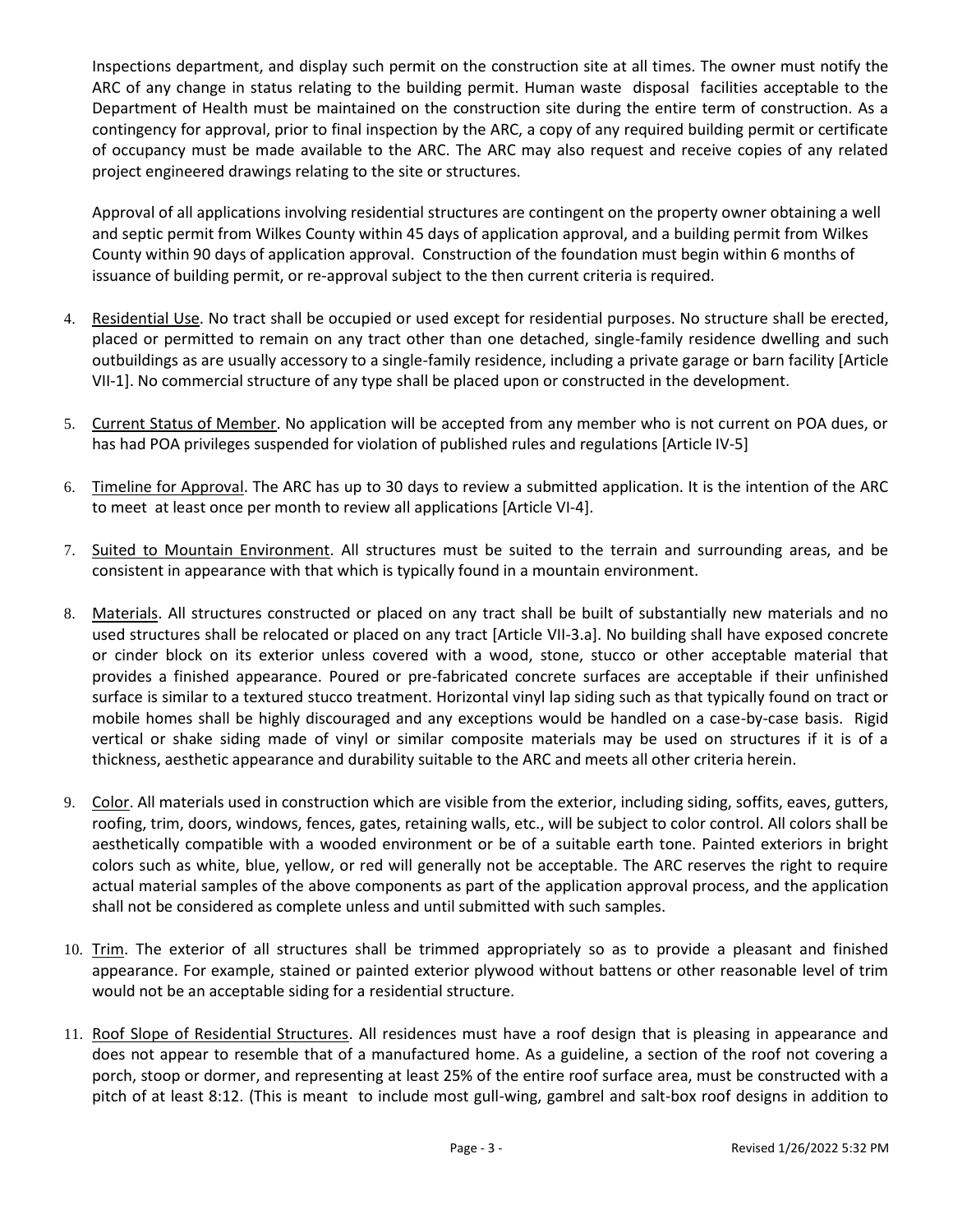multi-gabled homes).

- 12. Quality. Since the quality of construction has an impact on the value of improvements, and one purpose of these provisions as identified in the covenants is to protect the value of neighboring properties, the ARC will consider the expected quality of proposed construction and may require additional information about the specifics of construction prior to granting approval. As a contingency to approval, structures must be built to meet a level of quality that would not negatively impact other homeowners. The ARC and Board of Directors shall have the sole authority to determine that a structure does not substantially meet the above standards. All costs required to rectify any substandard construction will be the responsibility of the individual property owner.
- 13. Design Diversity. Homes that are overwhelmingly similar to each other in exterior appearance grouped in close proximity to one another can negatively impact the property values within the community. As a result, the ARC will seek to maintain diversity of exterior appearance among structures built on neighboring lots.
- 14. Outbuildings. Outbuildings, including garages, barns, storage sheds or other related buildings usually associated with a residence, whether temporary or permanent in nature, must be approved with consideration to intended use, location, and visibility to main roads, common areas and neighboring lots. These structures must not be used for habitation purposes, and shall be of similar color and style as the primary residence. Doghouses should not be easily visible from a main road and not be located in close proximity to adjoining lots where they could create a nuisance. Any barn or other structure used to hold animals of any kind shall be screened from view of all roads, common areas and neighboring lots, and be located a minimum of 150 feet from any road to prevent inadvertent obstruction or impact safety of the roadway.

Any carport or enclosed out building constructed with metal siding shall be screened from view of all roads, common areas and neighboring lots, or be located a minimum of 150 feet from any road, common area or neighboring lot. Any metal wall surface in view of any road, common area or neighboring lot shall be two-toned in color or be visually broken by windows, doors or other architectural treatments suitable to the ARC so as not to provide a large solid visual surface. Metal siding must be of a thickness, aesthetic appearance and durability suitable to the ARC and be an earth tone color such as tan, green, rust or granite.

- 15. Guest Quarters. Any habitable structure not attached to the main dwelling shall be considered guest quarters and falls underneath this provision. A detached garage with living quarters above is an example of such a structure. Guest quarters must meet ALL of the following conditions to be permitted under these guidelines:
	- a. A primary dwelling assessed full dues must be present on the same lot or tract.
	- b. The conditioned guest quarters space used for habitation must not exceed 850 square feet. This calculation would not include space normally used for the storage of vehicles but would include any unconditioned general storage space on the same level which is directly accessible from the conditioned space. The purpose of this requirement is to specifically restrict the size of the guest quarters and to ensure it is not further expanded into other adjoining space after completion of construction.
	- c. The quarters shall not be used for any commercial purpose, including for overnight, short-term or longterm rental or lease. An area for use as a remote office which is not intended to receive visitors is not considered commercial use.
	- d. The structure must be inspected by Wilkes County and issued a Certificate of Occupancy.
	- e. Only one guest quarters is permitted per primary dwelling.
	- f. The guest quarters must adhere to all other architectural requirements within this document.

Guest quarters meeting the above criteria are not subject to a separate dues assessment as they are deemed to meet the definition of "other related buildings usually associated with a residence" as permitted by the covenants. Any other habitable structure not meeting the above criteria are NOT permitted and must be removed or be subject to an additional full dues share at the sole discretion of the Board of Directors.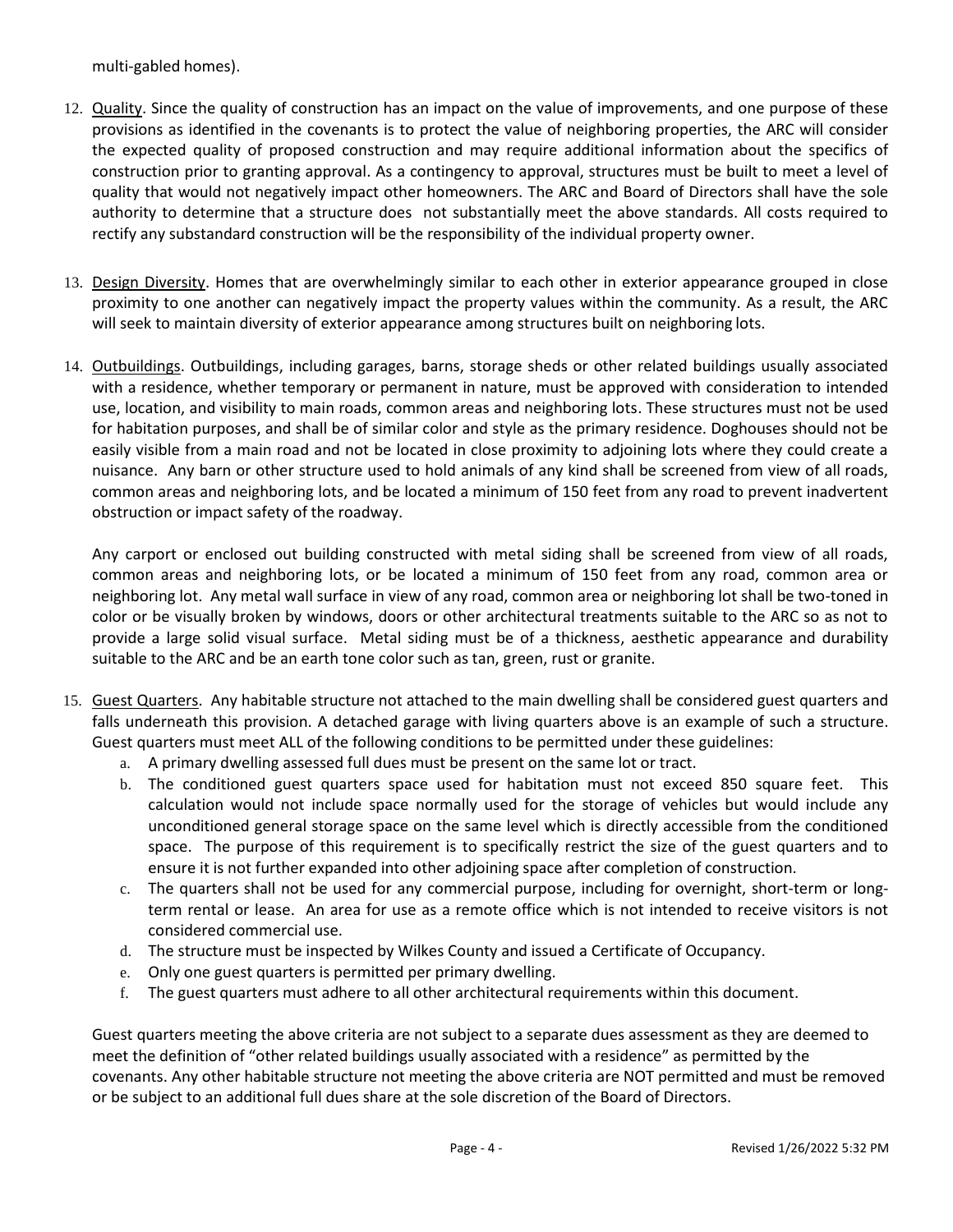- 16. Ponds. All ponds with a surface area in excess of 200 square feet, and all swimming pools (above or below ground) must be approved by the ARC. Engineering may be required as part of the approval process, and such requirement by the ARC shall reset any approval clock once engineered drawings have been submitted.
- 17. Fences. Fences, gates and walls shall be of wood, stone, or other suitable material and shall be subject to the same color control as residential structures. Fences must not be of a height that will interfere with the view from neighboring lots. Fences associated with dog pens and horse pastures will be the exception, but these are still subject to approval. No barbed wire or white fences will be approved. No fences or gates of any kind (including chains or other barriers) may be erected across POA-maintained roads. A fencing project is considered *preapproved* and does not require specific application or action of the ARC if the project meets ALL of the following conditions:
	- a. The fence, gate or wall meets all set-back requirements applicable to the recorded plot plan.
	- b. The fence, gate or wall does not exceed 4 feet in height and is open-type construction (not solid such as block, masonry, or stone) OR the fence is used to screen a service area (including dog houses, campers, trash cans, propane tanks, etc.) and does not exceed 6 feet in height, enclose more than 120 square feet, or have any side longer than 12 feet OR the structure acts primarily as an earth retaining wall made of block, masonry or stone and does not exceed 4 feet in height.
	- c. The fence or wall is constructed of wood (split rail or post and timber), except as noted above for retaining walls.
	- d. The gate is constructed of wood (split rail or post and timber) ormetal.
	- e. The gate consists of a chain and the chain is neat in appearance, easily visible day and night, and deemed to be a safe method of restricting pedestrian, equestrian or vehicular traffic.
	- f. The gate does not restrict the ability of traffic to turn around safely, or negatively impact road maintenance activities.
	- g. All painted or coated surfaces meet the color requirements as identified in section 10 of these guidelines.
- 18. Service Areas. Service areas must be screened from view of all roads, common areas and neighboring lots. These include screens for garbage or trash cans, ashes, HVAC equipment, or above-ground LP tanks. Screens may be made from wood, stone or other suitable material and shall be subject to the same color control as residential structures. Landscaping may also be used to make the area non-intrusive to the surrounding environment. Larger equipment that is being stored and currently not in use such as boats, campers, tractors or horse trailers must be screened or housed in an approved garage or barn facility if viewable from the road, common areas, or neighboring lots.
- 19. Driveways. Driveways must be located so that they do not create a traffic hazard. They will be approved based on location to curves, intersections, right of ways, easements, steepness, and to apparent drainage problems to common areas, adjoining lots and to all roads. No driveway access or culvert shall be installed without the approval of the ARC and the Roads Administrator. Driveway access must be installed sufficiently to maintain drainage conditions. Driveway access must be approved to commencement of any construction or clearing on the property.
- 20. Landscaping. Landscaping should minimize the impact to the neighboring lots and to common areas including roads. Grading must not create drainage problem to any area. Tree removal must minimize the impact to neighboring lots and to common area. A landscaping project is considered *pre-approved* and does not require specific application or action of the ARC if the project meets ALL of the following conditions:
	- a. The area being landscaped on a tract does not exceed more than ¼ of an acre.
	- b. No excavation requiring heavy equipment is conducted that results in any change or modification to the existing natural lay of the land.
	- c. The landscaping does not impact drainage or natural erosion of primary or secondary roads, adjacent properties, or common areas.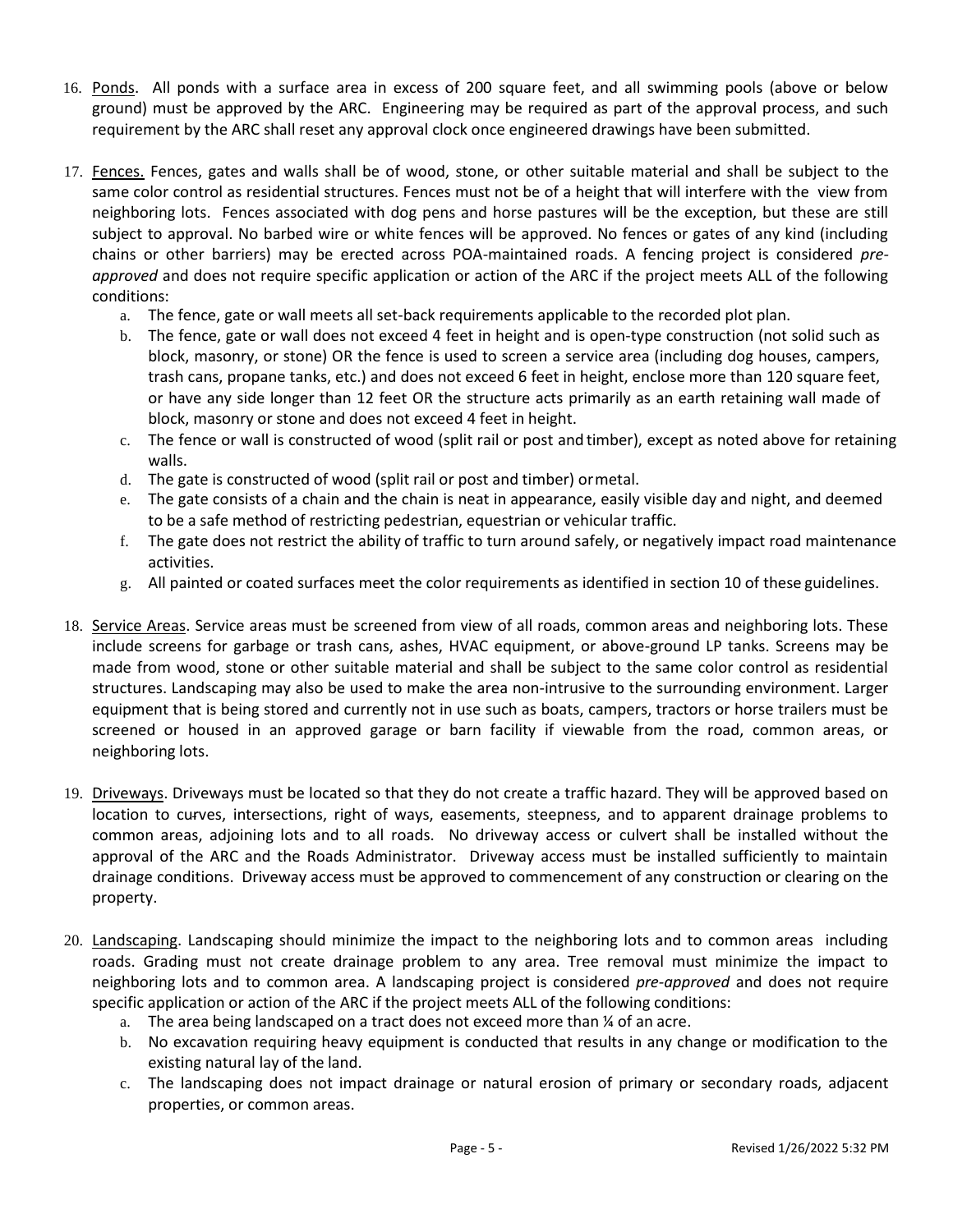- d. The landscaping does not have a negative impact on adjacent properties (the ARC suggests that all changes made within 15' feet of a property line be discussed with neighboring property owners).
- e. The landscaping is not within the right-of-way for POA roads or common areas (flowers and small shrubs are allowable within the right-of-way but may be impacted by maintenance activities at property owner's risk).

Clearing of land to meet guidelines as established by the Firewise USA organization is strongly encouraged. Clearing is defined in this document as removing any tree or bush greater than 4 foot in height, or removing a majority of the vegetation under 4' in an area. Clearing may occur without prior approval within 100 feet of a primary residence, or within 50 feet of an outbuilding with a footprint of 500 square feet or more. Cleared ground must be grassed or mulched, or otherwise landscaped to avoid soil erosion and aesthetic concerns.

Any clearing beyond the limits of the above guidelines which exceeds ¼ of an acre requires submission of a landscaping plan for approval by the ARC. Such approval will consider the conformity of the plan to all sections of this document.

Failing to submit a landscaping plan prior to commencing clearing may result in the ARC requiring all activity on the property to cease and the ARC requiring a certified erosion control plan or other remediation steps be immediately undertaken. The ARC may also report any grievous actions to governmental agencies responsible for ensuring proper erosion control, thereby potentially exposing the property owner to significant government fines.

Insufficient execution or unapproved landscaping must be remediated at ARC direction.

- 21. Yard Ornaments. All yard ornaments normally associated with a residence are presumed to have approval, but must be remediated or removed at ARC direction with ratification of the ARC request by the Board of Directors.
- 22. Outdoor Lighting. Outdoor lighting will be used in a manner that minimizes impact to the environment and as not to create a nuisance to neighboring lots or to common areas including roads. Streetlights will not be approved, as they detract from rustic mountain environment. Outdoor lighting must be of a type that will require a switch or a motion sensor to activate. No continuous-on or photo-sensing lights without a switch or motion sensor will be approved.
- 23. Parking. Parking is not permitted within turnouts or road easements. Parking of ATVs, UTVs, campers, trailers, or unlicensed vehicles within the view of a road is limited to 30 days. This restriction is intended to be in addition to any restrictions outlined in the covenants.
- 24. Excessive Debris. All properties will remain free of excessive clutter and debris at all times, including during the construction process. Failure to comply with this provision after receiving written notice that a site is not being properly maintained may result in additional sanctions, such as requiring during construction that the property owner pay for an on-site construction dumpster. No construction debris may be dumped or buried on any lot or common area, or placed in any common area dumpster. Any cleanup charges incurred by the POA in order to enforce these provisions will be billed to the property owner, and illegal dumping will be subject to prosecution. The property owner must follow all rules as established in the *Guidelines for Construction Debris Removal*. The owner must remedy or cure any infraction within **72 hours** of receiving written notification from the Board of Directors that the construction site is not meeting the established guidelines. Failure to meet the above responsibilities may subject the property owner to fines from the POA of up to \$25 per day until the site is properly cleaned. The owner may also be subject to a fine of \$500 per occurrence for the placement of any construction debris from the property owners' project in a POA maintained garbage compactor or bulk item dumpster.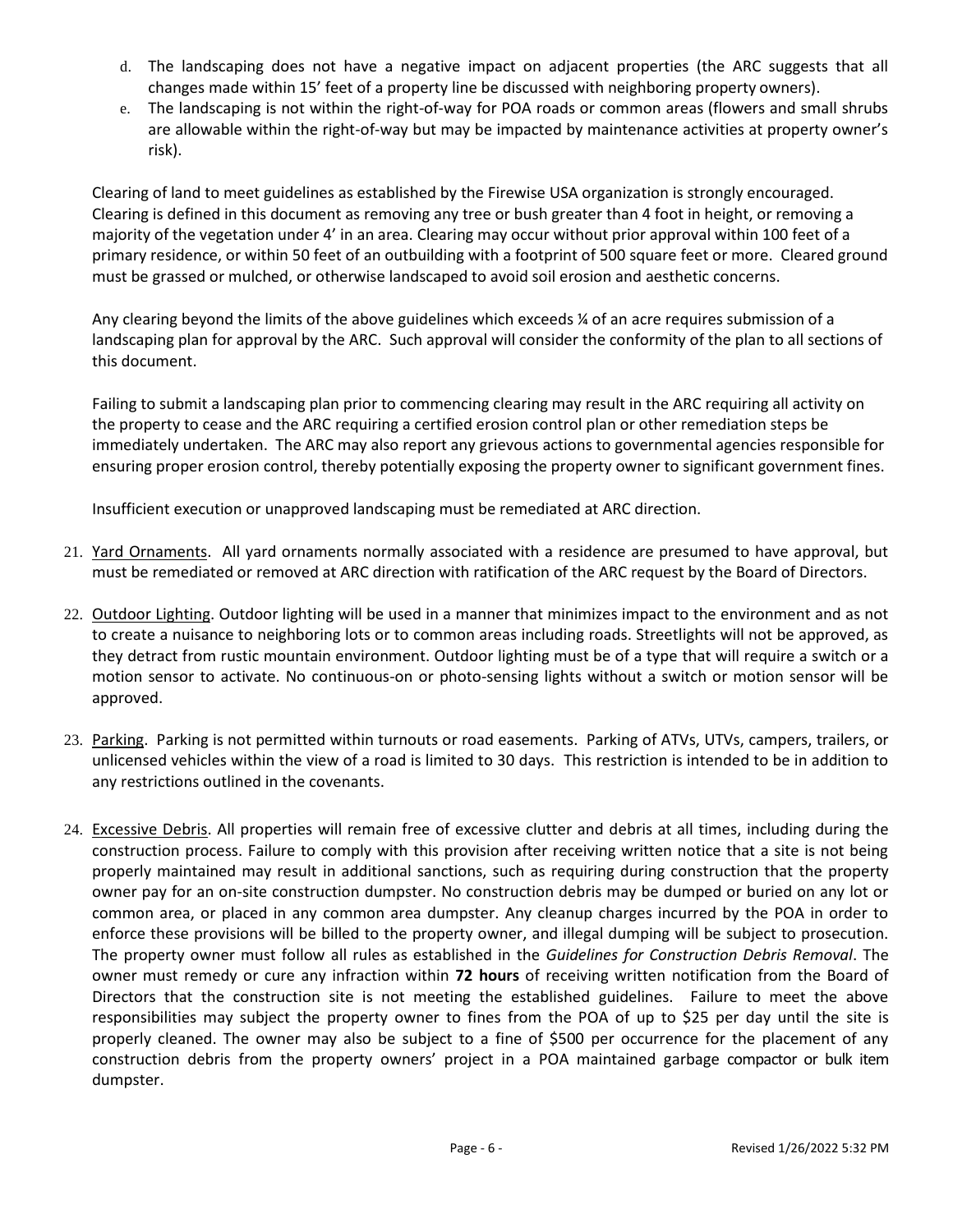- 25. Porta-Jon Service. From the point of commencement of construction of the foundation, the property owner shall continuously provide an on-site portable toilet (Porta-Jon) serviced regularly by a licensed waste disposal company. If at any point service in interrupted by more than one week, the construction approval is automatically rescinded and a new application must be submitted under the then current fee structure and design criteria.
- 26. Heavy Equipment. The ARC is to be informed prior to any earthmoving or landscaping equipment with a gross weight exceeding 15,000 pounds being brought into Buck Mountain. Examples include bulldozers, excavators, rolling compactors, bucket trucks used to trim trees, and large chippers which exceed the above weight limit. Notification must include the contractor's name and contact information, lot or 911 address, anticipated dates and time of operation, and description of the work to be conducted.
- 27. Required Setbacks. Approval of all applications are contingent of the property owner providing sufficient proof to the ARC that the proposed Wilkes County mandated setbacks have been met. The ARC reserves the right to require a certified survey as part of the approval process if there appears to be any question on the proposed construction site meeting the setback conditions.
- 28. Livestock. Any barn or other structure used to hold livestock of any kind shall be screened from view of all roads, common areas, and neighboring lots. Such structures must be located a minimum of 150 feet from any road to prevent inadvertent obstruction of the roadway.
- 29. Security Access. All subcontractors and other workers entering the subdivision must comply with published and/or posted guidelines relating to use of the entrance security gate, include time of use and entry method restrictions. The property owner shall be held primarily responsible for this compliance, and failure to comply with community security guidelines may result in denial of access to some or all workers.
- 30. Road Damage. The property owner shall be held responsible for any damage or excessive wear and tear to roads as the result of construction traffic. Any repair required to the roads or other common areas shall be conducted at the direction of the association with the costs borne by the property owner.
- 31. Access and Right to Inspect. During the application process and throughout the period of construction, the ARC and Board of Directors has the right to visit the construction site to ensure project conformance to these criteria and the details provided within the approved application. The ARC shall be provided with any keys required to access any driveway leading to the construction site.
- 32. Posting of Approval. All projects requiring a *Major Improvement* application must have an ARC compliance tag (provided upon application approval) posted in clear view visible from the road near the construction entrance to the property. No construction activity of any kind is permitted on the property without this posting.
- 33. Approval Limitations. The approval by the ARC of an application is and remains contingent on the property owner continuing to follow the guidelines as established by these architectural and aesthetic criteria.
	- a. All applications approved by the ARC are contingent upon the resulting construction being consistent in both the process and the result of that which was described on the approved application. Quality of construction and conformance to approved materials, color schemes and other project details will be closely interpreted. Structures deviating from that which was approved must be brought into conformance or submitted for re-approval, and the ARC will not hesitate to use all legal means to enforce compliance with these criteria.
	- b. Applications involving residential structures are contingent on the property owner obtaining a well and septic permit from Wilkes County within 45 days of application approval. Appropriate building permits must be obtained within 90 days of application approval. Construction of the foundation must begin within 6 months of issuance of building permit. Failure to meet these deadlines automatically rescinds approval and a new application must be submitted under the then current fee structure and design criteria.